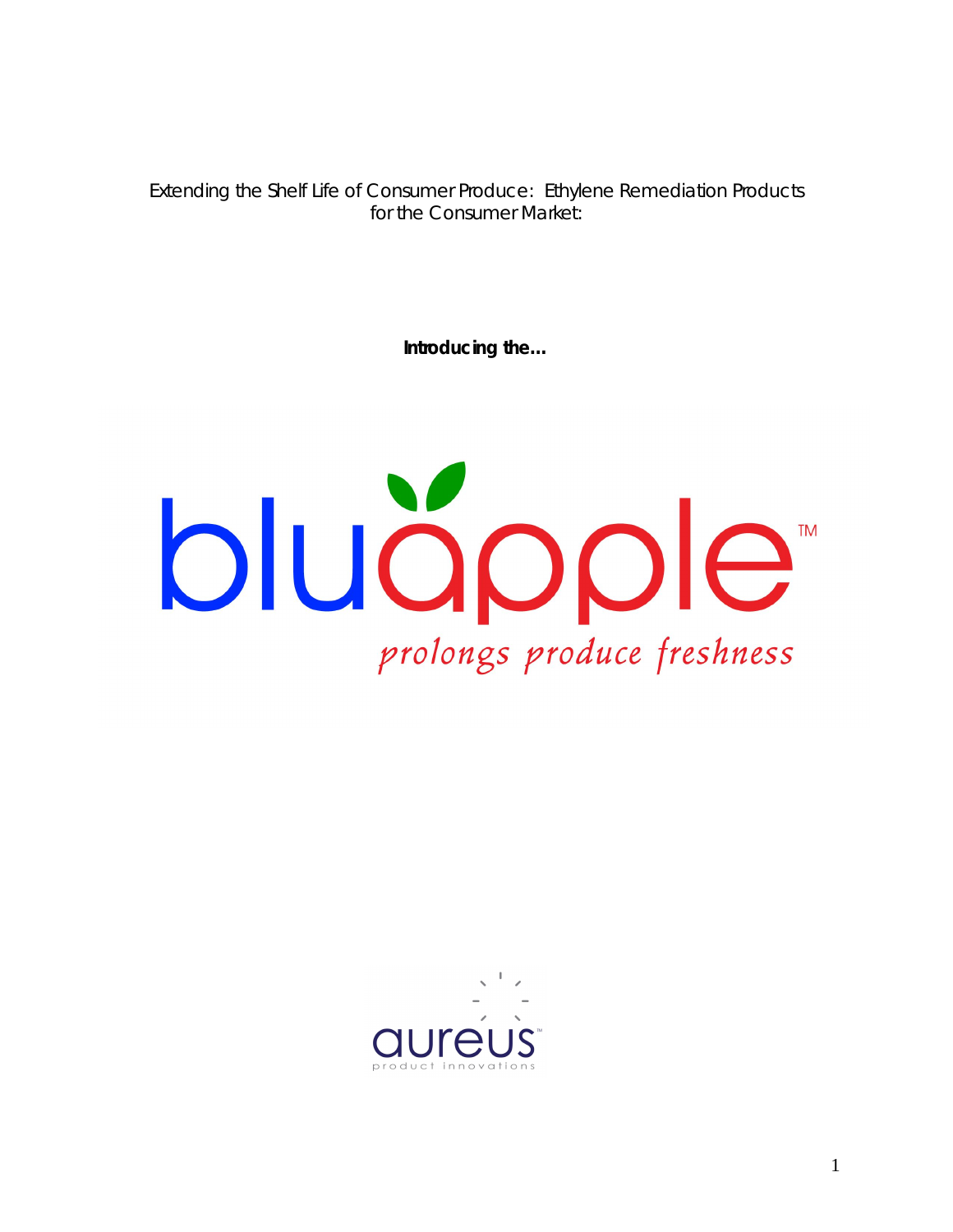### I. Introduction

Are you tired of throwing out wilted produce every week? Would you like to waste less food? American households throw out 25% of produce purchased - because it has gone bad, tossing out an average of \$600 of food per year per family, according an eight year USDA funded study. The study reveals that restaurants, convenience stores and most families could help their bottom lines if they just learned to buy, store and use food more wisely.

Official surveys indicate that every year more than 350 billion pounds of edible food is available for human consumption in the United States. Of that total, nearly 100 billion pounds including fresh vegetables, fruits, milk, and grain products - are lost to waste by retailers, restaurants, and consumers.

By contrast, the amount of food required to meet the needs of the hungry is only four billion pounds, according to advocacy groups.

Food waste is unfortunate not only in terms of the lost opportunity to feed hungry people, but also in terms of the negative effects on our environment and our wallets. The nation spends an estimated \$1 billion a year to dispose of excess food.

*Of note, many households are now paying 10% - 30% over standard prices for organic products. Throwing away 25% of produce purchased at premium prices adds even more to the total amount of money households are spending on food they do not eat.* 

What can be done to help Americans consume the produce they purchase instead of wasting one quarter of it?

Is it possible to keep the produce purchased by households fresher, longer?

#### II. Mitigating Ethylene

The ripening of fruit and vegetables is a chemical process that is caused by ethylene gas, a natural plant hormone. It initiates and accelerates the ripening of fruit and vegetables, and then causes them to deteriorate. By lowering the level of ethylene gas surrounding fruits and vegetables, their shelf life can be greatly increased, slowing the maturation of fruit, protecting vegetables, and greatly reducing spoilage *(See Table I – Ethylene gas sensitivity for more details regarding specific produce items.)*

When produce is shipped, trucked, and flown from farm to market, both the commercial and organic produce industries utilize devices to absorb the ethylene gas that fruits and vegetables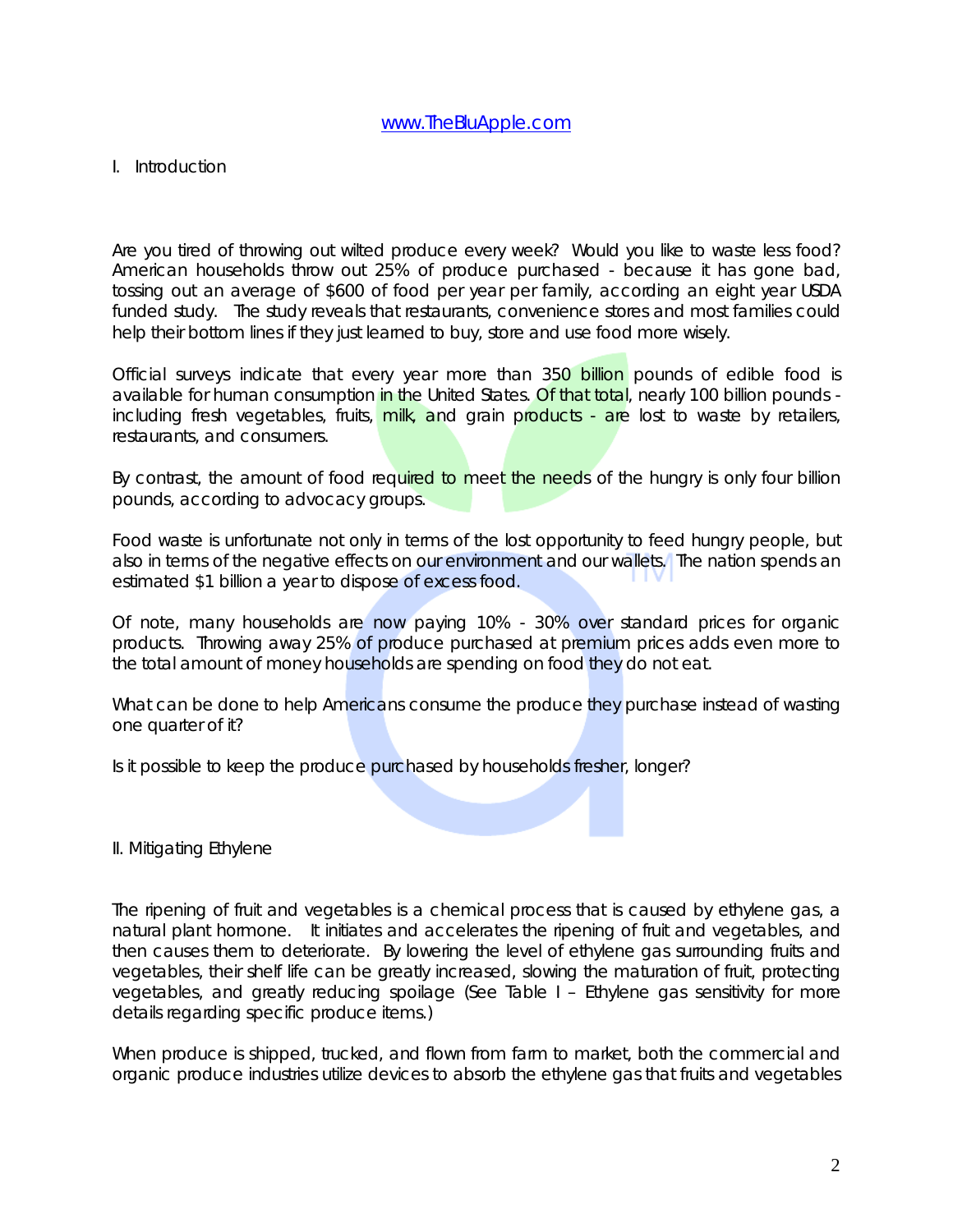emit as they ripen. The use of these devices essentially stops the ripening process so that produce can be shipped to market looking freshly picked, and not wilted or fuzzy.

These ethylene gas absorbing or neutralizing devices (with an organic carrier medium of volcanic ash) have been utilized safely by both the organic and commercial produce industries for over 20 years.

Aureus Products Innovation has taken proven ethylene gas remediation technology found in commercial ethylene control products and created the Bluapple™ - a simple, organic, nontoxic and recyclable device for the home that extends the storage life of produce up to three times longer. The BluApple™ provides a solution to the problem of keeping expensive produce fresh, adapting technology that has been used safely and successfully by the commercial and organic produce industries for decades.

III. How Ethylene Gas Absorption Works

Ethylene gas is a harmless, odorless, colorless gas that is produced from both natural and man-made sources. The ethylene gas molecule is very reactive and is readily oxidized into a state that will not do damage to produce.

There are several ways that may be used to remove ethylene gas from produce storage areas. One of the simplest and safest methods is to oxidize it with sodium permanganate. This reaction can reduce ethylene gas to extremely low levels. Sodium permanganate (NaMnO4) is used in a number of familiar applications, such as in drinking water and air treatment systems.

The carrier medium for sodium permanganate can vary, however, for the home market, a natural zeolite is used. Zeolite is a pure form of ancient volcanic ash that has a very high crystalline surface area, providing an ideal substrate for the ethylene gas oxidation to occur.

Natural zeolite is often used as an odor absorber and a humidity stabilizer in refrigerators, closets, and automobiles. The very high surface area traps molecules and absorbs water when humidity is too high - releasing it back into the atmosphere when it gets too dry. Of course, the zeolite used in the BluApple™ serves those purposes as well, but its primary function is to remove ethylene gas from the produce bin.

The reaction between the ethylene gas and sodium permanganate oxidizes the ethylene gas away and, of course, decreases the available sodium permanganate too. *(For a detailed explanation of the chemical reaction, see Figure 1.)* The amount of sodium permanganate available will typically last at least 3 months in most home refrigerators and dry storage areas. After 3 months the packet inside the BluApple™ should be replaced with a fresh refill packet.

The makers of the BluApple™ recommend that consumers recycle the spent zeolite by sprinkling it onto plants and flowers in the household. Zeolite is a natural soil and the MnO2 provides trace minerals to the soil, making it a very good fertilizer.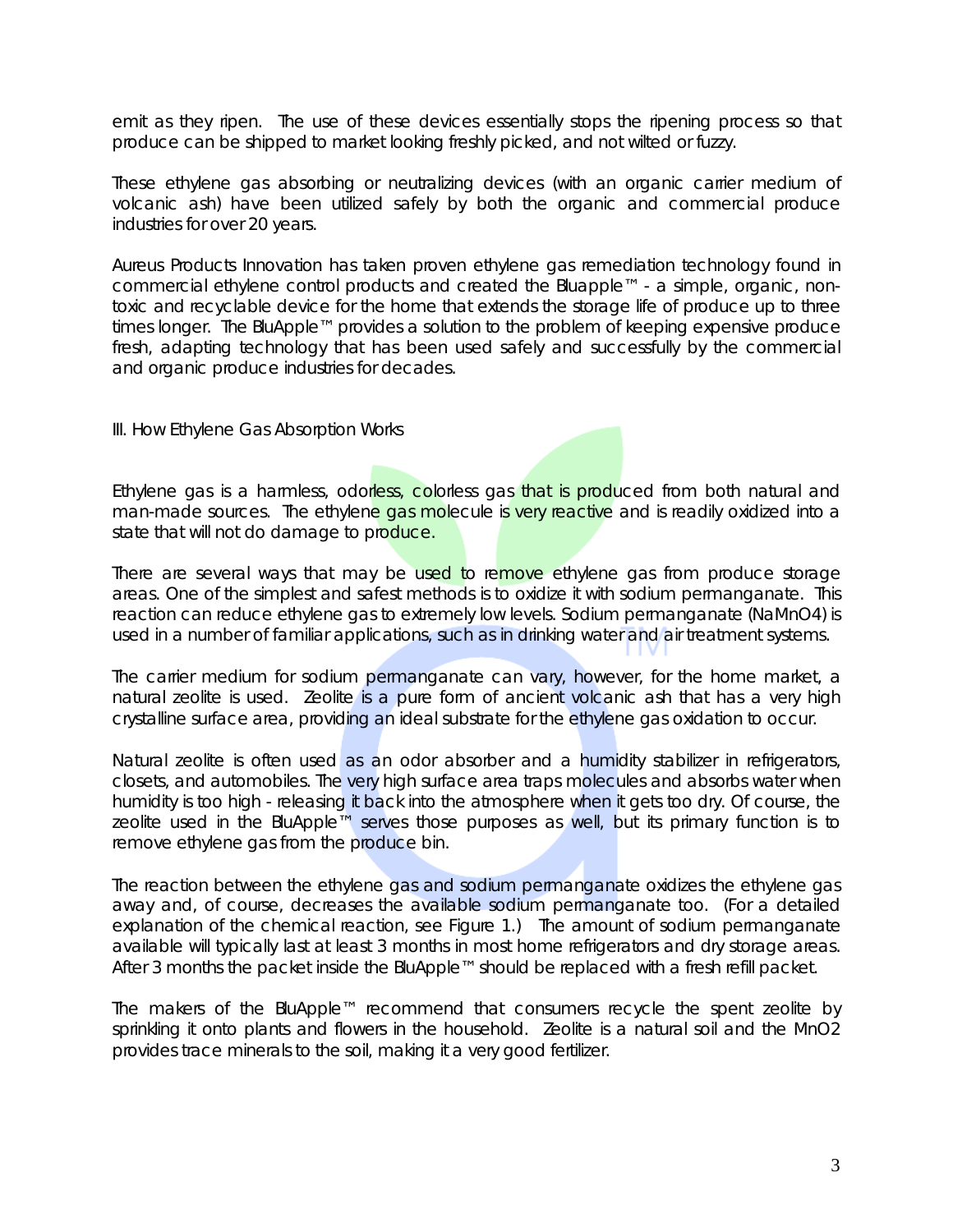## Additional Information on Storing Fruits and Vegetables

The BluApple™ can extend the storage life of produce up to three times longer. However, ideal storage conditions can also impact the process, and can significantly impact taste.

Research produced by the Post Harvest Technology Research and Information Center at the University of California - Davis stresses that to maintain the freshness and flavor of produce purchased at the market or grown in the garden, it is important to know how to store it at home. Many fruits and vegetables should be stored only at room temperature because refrigerator temperature damages them, or prevents them from ripening to full flavor. Other produce can be ripened on the counter and then stored in the refrigerator. A few fruits and fruit-type vegetables gain sugar or soften when stored at room temperature.

For more information, please refer to *Table 2. Handling Information for Fruits & Vegetables*

IV. Independent Research Supports Claims

*Aureus Product Innovations, a developer of unique consumer products, brings the technology used by the industrial produce growers and shippers to the consumer retail market through the BluApple*™*.* 

In an independent study in 1997 at the University of California - Davis, research reported that the removal of ethylene gas is "critical to prevent concentrations that exceed the threshold for ethylene gas injury." In this study, several products that claim to eliminate ethylene gas were tested.

In the study, only permanganate products were found to remove ethylene gas. Whether in the laboratory or in actual application, permanganate ethylene mitigation products are overachievers. They not only succeed in their primary function of counteracting ethylene gas, but also in killing air-born bacteria, viruses, sour rot, blue mold and brown rot fungi.

Ethylene mitigation is an essential link in the commercial "cold chain" that keeps food fresh as it moves (sometimes half way across the world) from farm to market. As markets expand across the nation and the globe, preserving freshness is one of the biggest challenges. While refrigeration and humidity slow decay, they don't halt the production of harmful ethylene gas. Ethylene mitigation products are used during post-harvest handling of fruit, vegetables and floral commodities during storage and shipment by truck or sea container.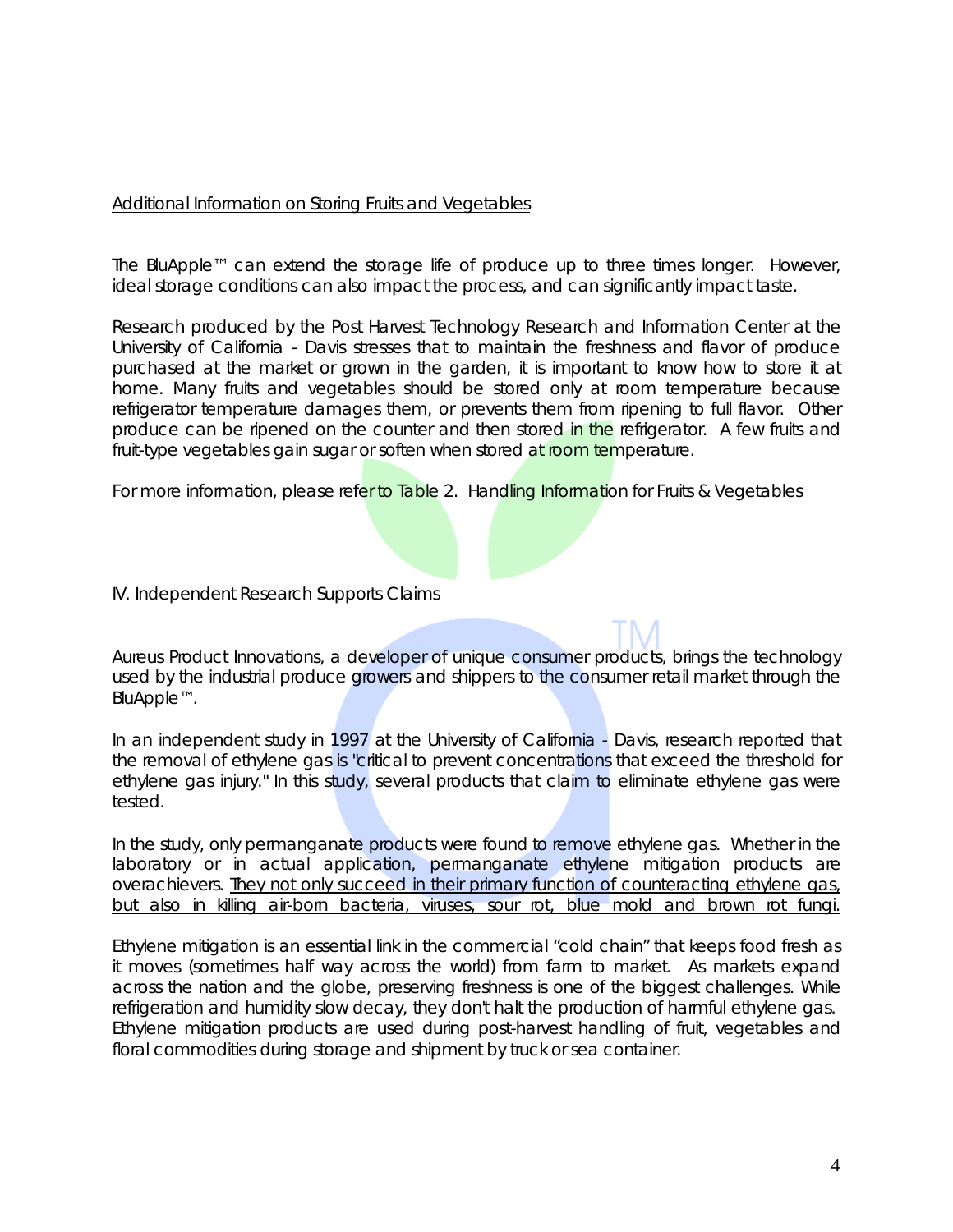Commercial uses include:

Distribution Centers Restaurants Specialty Packers Floral Reach-ins Packer/Shippers Institutions Retail Walk-ins Re-packers

Ethylene filtration and absorption systems are safe. Ethylene gas is oxidized by nascent oxygen, converting the absorption pellets of volcanic zeolite into manganese dioxide, which is an organic fertilizer. Independent quality consultants have proven that that the ingredients utilized in the BluApple™ also retards the growth of mold and rot. Unlike other products on the market, there are no disposal problems with this product.

Although other products market themselves as providing the similar benefits, only permanganate products are proven to be highly effective. Some other competitors' products absorb moisture and odor, but are not true ethylene neutralizers because they contain no permanganate absorption material.

V. What about the so-called "green" plastic bags for produce?

Some plastic bag makers claim that their bags absorb ethylene gas. Though we have seen instances where some manufacturers have blended ethylene gas absorbent material into the plastic resin, the amount of absorbent material is necessarily tiny. Because micro-pore plastic bags create a high-humidity environment inside the bag they do offer more protection than nothing, but the truth is that a plastic bag cannot absorb and destroy ethylene gas on any effective scale. Actively absorbing and neutralizing ethylene gas from the entire storage space is a much better solution. The Bluapple<sup>™</sup> ethylene gas removal solution is The Bluapple™ ethylene gas removal solution is comprehensive, cheaper, more effective, and does not add plastic bags to landfills.

A recent analysis by Consumer Reports (http://www.consumerreports.org/cro/ food/news/2008/07/debbie-meyer-green-bags/overview/storing-fruit-ov.htm) reports disappointing results from so-called "green" bag products.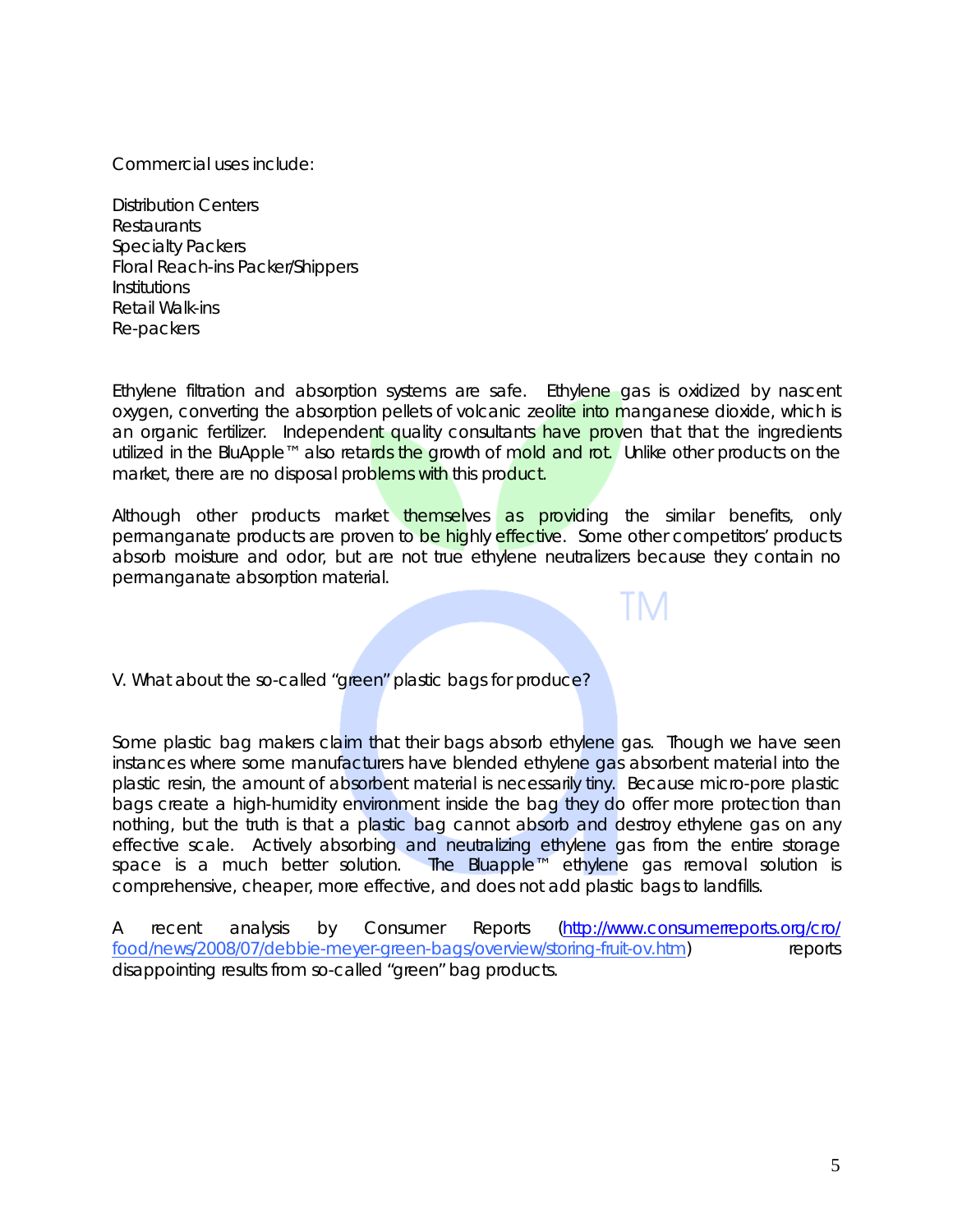#### VI. Conclusion

The BluApple™ brings industrial strength technology to your home to reduce spoilage and extend the useful life of your produce. The product can simply be placed in the refrigerator produce drawer and the contents are protected from ethylene gas. On the countertop, produce should be placed in a container or paper bag together with The BluApple™ to absorb the ethylene gas released from fruits and vegetables. It's as simple as that. By changing the packet inside every three months, consumers have a permanent solution to the produce storage problem. Bluapple™ users will reduce waste and save money.

The BluApple™ is only available from fine retail grocers, co-ops and natural food stores in North America. Safe, non-toxic, organic and recyclable - this simple solution is a proven value.

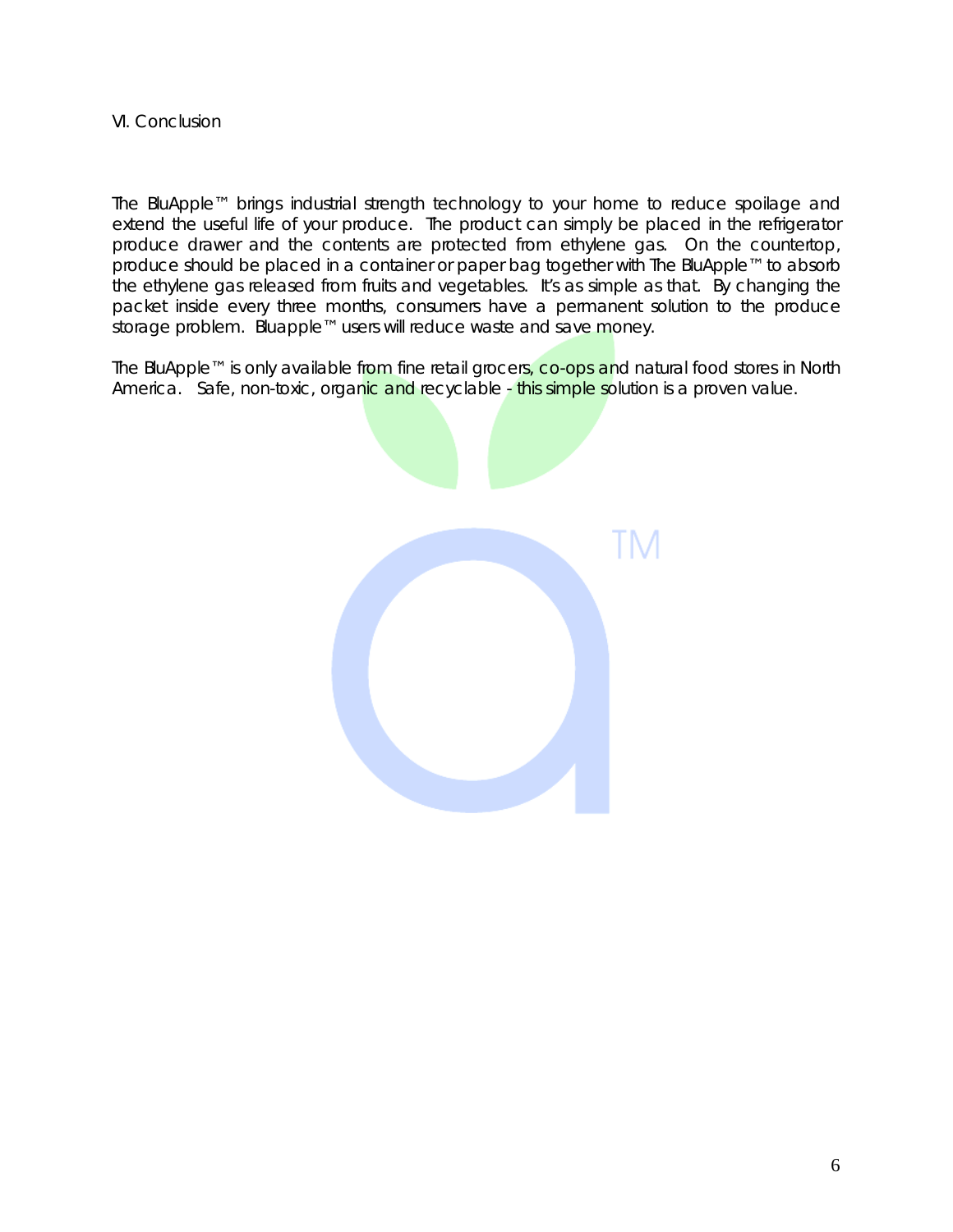Figure 1. Chemistry in Action

The chemical reaction is as follows:

3CH2CH2 + 2NaMnO4 + H2O = 2MnO2 + 3CH3CHO + 2NaOH 3CH3CHO + 2NaMnO4 + H2O = 3CH3COOH + 2MnO2 + 2NaOH  $3CH3COOH + 8NaMnO4 = 6CO2 + 8MnO2 + 8NaOH + 2H2O$ 

Combining equations 1-3 generates:

 $3CH2CH2 + 12NaMnO4 = 12MnO2 + 12NaOH + 6CO2$ 

Even if the reaction does not go all the way through to the carbon dioxide-producing step, many of the intermediate products formed either become irreversibly bound to the media or act as reactants themselves. Such is the case of the sodium hydroxide (NaOH) formed in equation 1 and 2. The NaOH will react with the acetic acid formed in equation 2 to produce the sodium acetate salt (NaCOOCH3) through a simple acid-base neutralization reaction. This is shown below.

 $CH3COOH + NaOH = NaCOCH3 + H2O$ 

Combining equations 1, 2, and 5 generates:

 $3CH2CH2 + 4NAMnO4 = 3NaCOOCH3 + 4MnO2 + NaOH + H2O$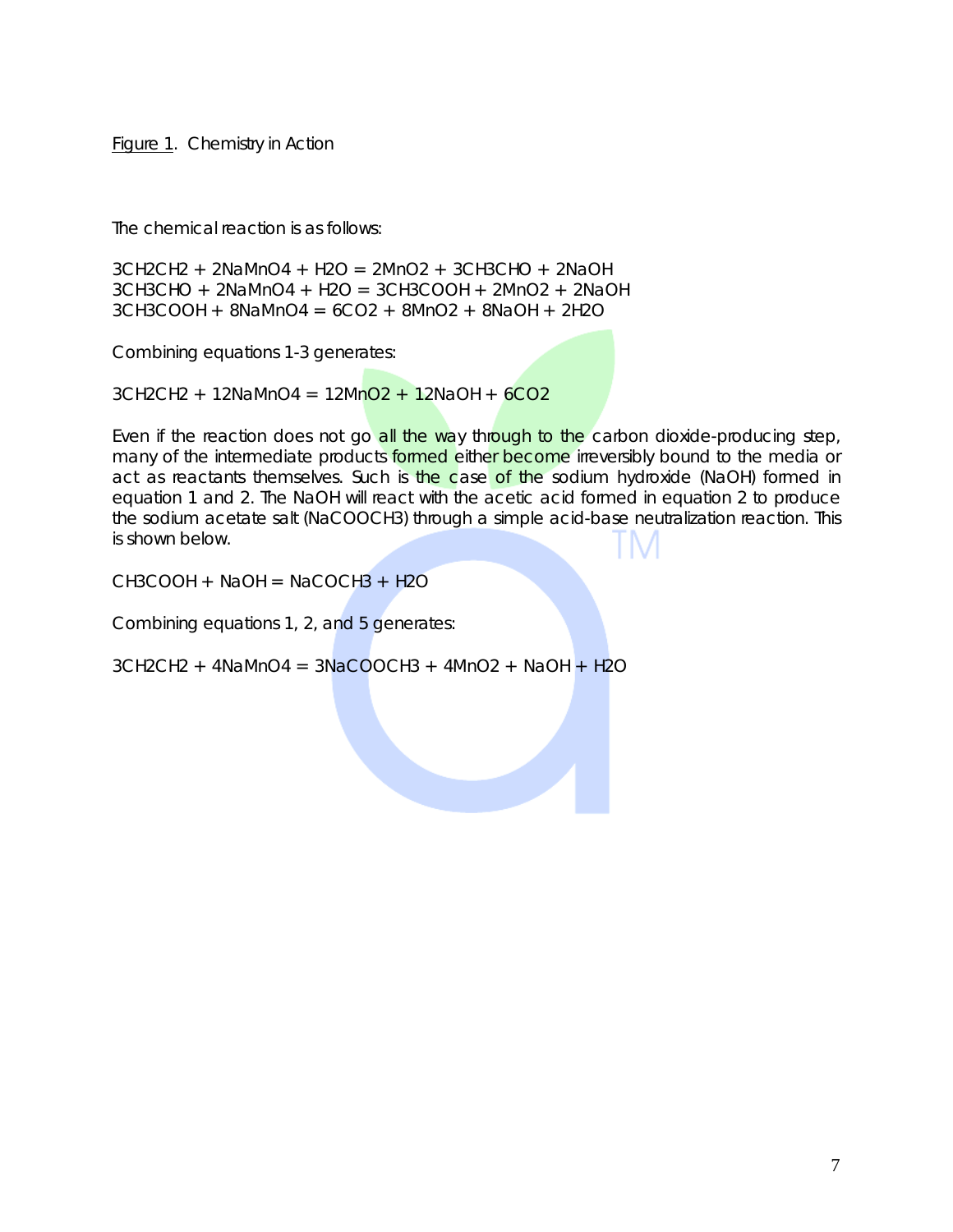| <b>Fruits &amp; Vegetables</b> | Rate of Ethylene Level of |                    | Principal reaction to  |  |  |
|--------------------------------|---------------------------|--------------------|------------------------|--|--|
| <b>Types</b>                   | Production                | <b>Ethylene</b>    | <b>Ethylene Gas</b>    |  |  |
|                                | VH                        | <b>Sensitivity</b> | Scald $(*1)$           |  |  |
| Apples                         | Н                         | Η                  | Decay                  |  |  |
| Apricots                       | H                         | Η                  | Decay                  |  |  |
| <b>Asian Pears</b>             | VL                        | Η                  | Toughness              |  |  |
| Asparagus                      | H                         | M                  | Decay                  |  |  |
| Avocados                       | M                         | Η                  | Decay                  |  |  |
| Bananas                        | L                         | Η                  | Mold                   |  |  |
| <b>Berries</b>                 | VL                        | L                  | Yellowing              |  |  |
| <b>Broccoli</b>                | VL                        | H                  | Yellowing              |  |  |
| <b>Brussel Sprouts</b>         | Η                         | H                  | Decay                  |  |  |
| Cantaloupe                     | VL                        | M                  | <b>Bitterness</b>      |  |  |
| Carrots                        | VH                        | L                  | Decay                  |  |  |
| Cherimoya                      | VL                        | н                  | Softening              |  |  |
| Cherries                       | L                         | L                  | Yellowing              |  |  |
| Cucumbers                      | L                         | Η                  | <b>Brown Spots</b>     |  |  |
| Eggplant                       | VL                        | $M-H$              | Mold                   |  |  |
| Grapefruit                     | VL                        | M                  | Mold                   |  |  |
| Grapes                         | L                         | Ŀ                  | Decay                  |  |  |
| Kiwifruit                      | VL                        | H                  | Mold                   |  |  |
| Lemons, Limes                  | VL                        | M                  | <b>Russet spotting</b> |  |  |
| Lettuce (*2)                   | M                         | H                  | Decay                  |  |  |
| Mangoes                        | M                         | Η                  | Decay                  |  |  |
| Melons $(*3)$                  | H                         | Η                  | Decay                  |  |  |
| <b>Nectarines</b>              | VL                        | Η                  | Odor, sprouting        |  |  |
| Onions, Garlic                 | VL                        | L                  | Mold $(*4)$            |  |  |
| Oranges                        | H                         | M                  | Decay                  |  |  |
| Papaya                         | VH                        | Η                  | Decay                  |  |  |
| <b>Passion Fruit</b>           | Н                         | Н                  | Decay                  |  |  |
| Peaches                        | H                         | Η                  | Decay                  |  |  |
| Pears $(*5)$                   | L                         | Η                  | Decay                  |  |  |
| Persimmons                     | M                         | H                  | Decay                  |  |  |
| Plums, Prunes                  | VL                        | Η                  | Sprouting              |  |  |
| Potatoes (*6)                  | L                         | M                  | Decay                  |  |  |
| Quinces                        | M                         | Η                  | Shrink, decay          |  |  |
| Tomatoes                       | L                         | Η                  | Lose firmness          |  |  |
| Watermelons                    | VL                        | H                  | Sleepiness (*7)        |  |  |
|                                |                           |                    |                        |  |  |
|                                |                           |                    |                        |  |  |
|                                |                           |                    |                        |  |  |
|                                |                           |                    |                        |  |  |
|                                |                           |                    |                        |  |  |
|                                |                           |                    |                        |  |  |
|                                |                           |                    |                        |  |  |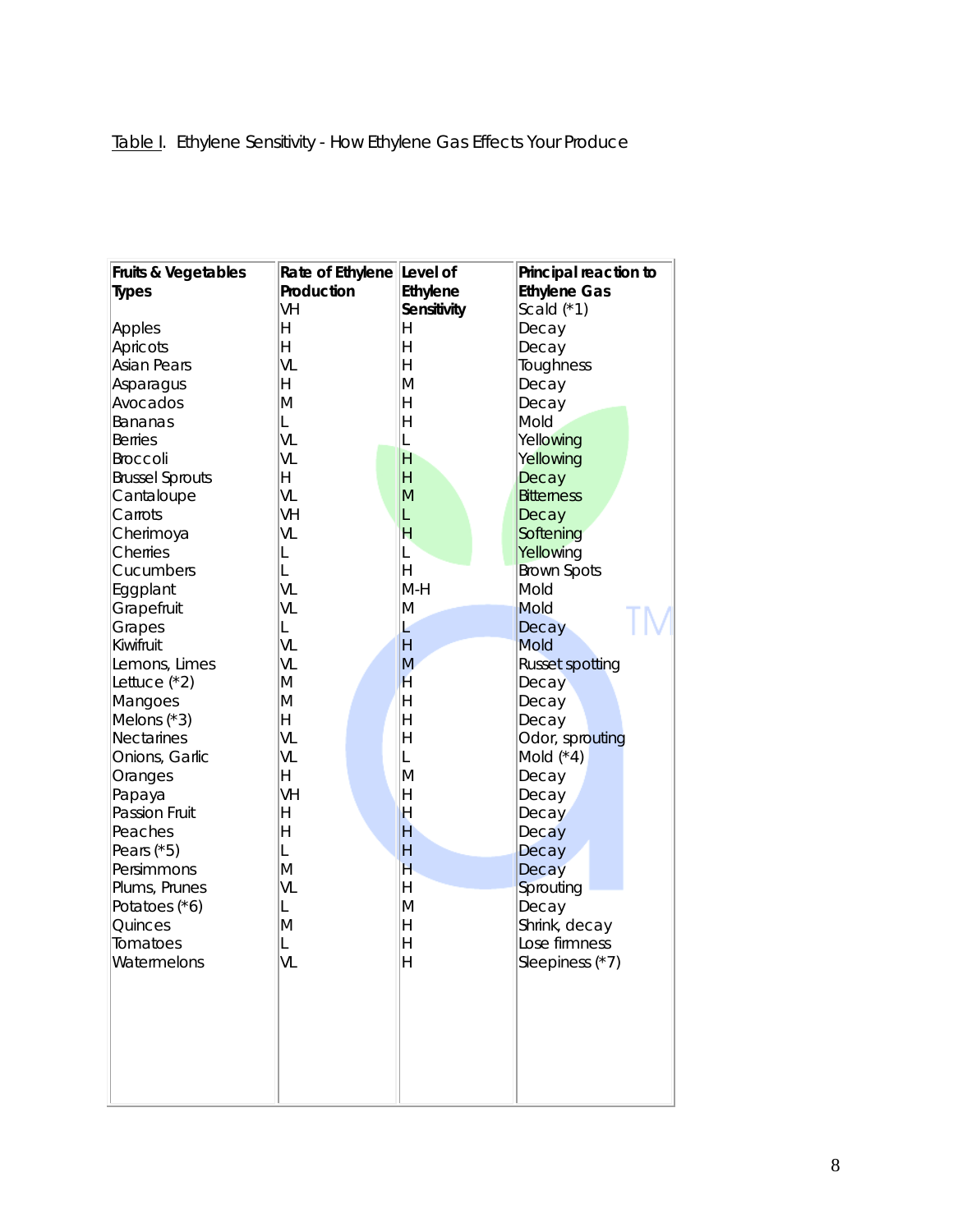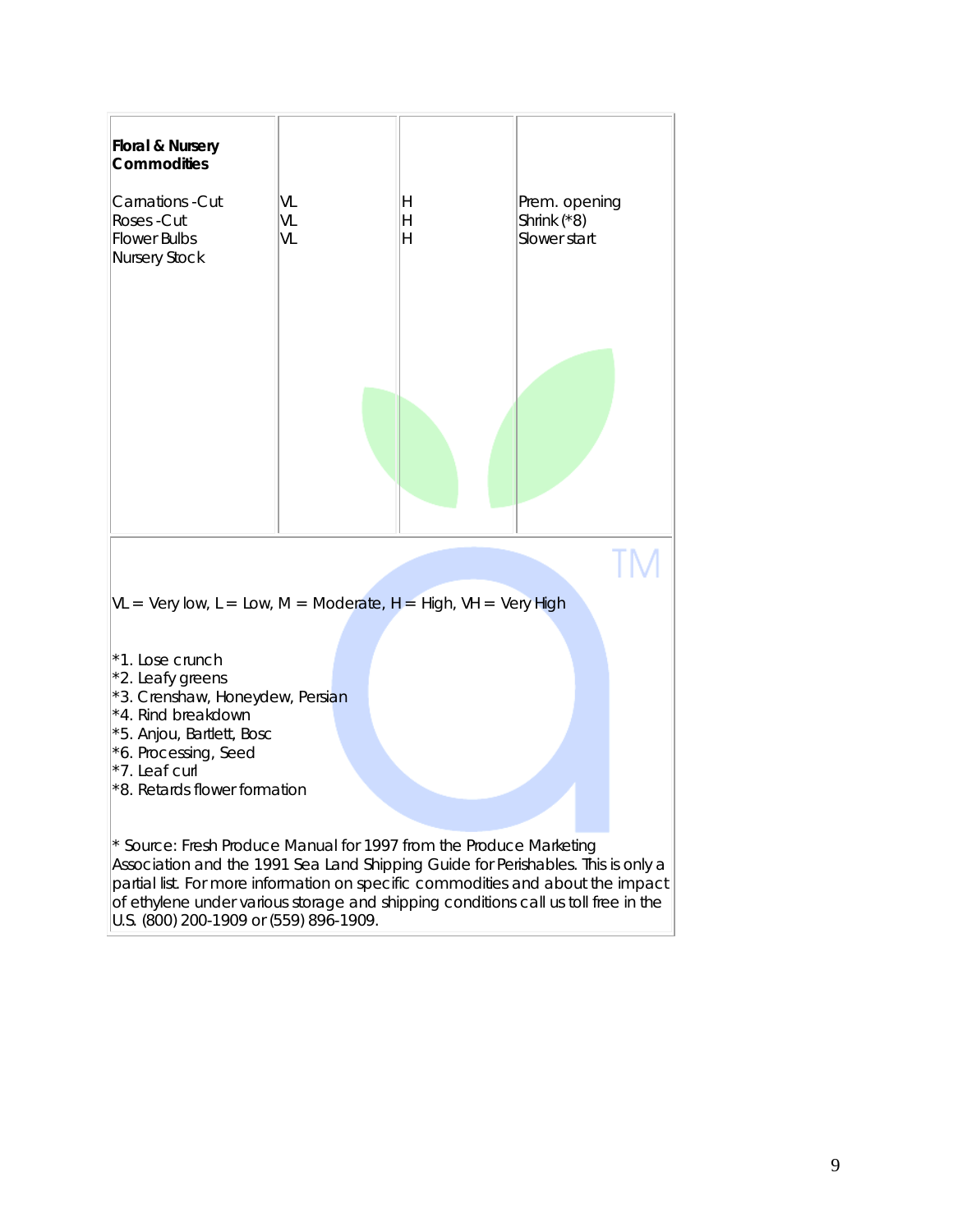# Table 2. Handling Information for Fruits & Vegetables

Most fruit (including avocados and tomatoes) should be stored at room temperature until ripe. Exceptions to this are berries, grapes, fresh figs, melons, pineapple, coconut and tangerines. Apples can be refrigerated or stored in a cool dark place.

To speed ripening, place fruit in a loosely closed paper bag. Leave at room temperature, out of direct sunlight. The paper bag holds in ethylene, a gas produced naturally by the fruit, which helps speed up the ripening process. Don't use a plastic container as it traps moisture and air which causes spoilage.

Once ripe, fruit can also be refrigerated, and with the BluApple, will remain fresh for days extra.

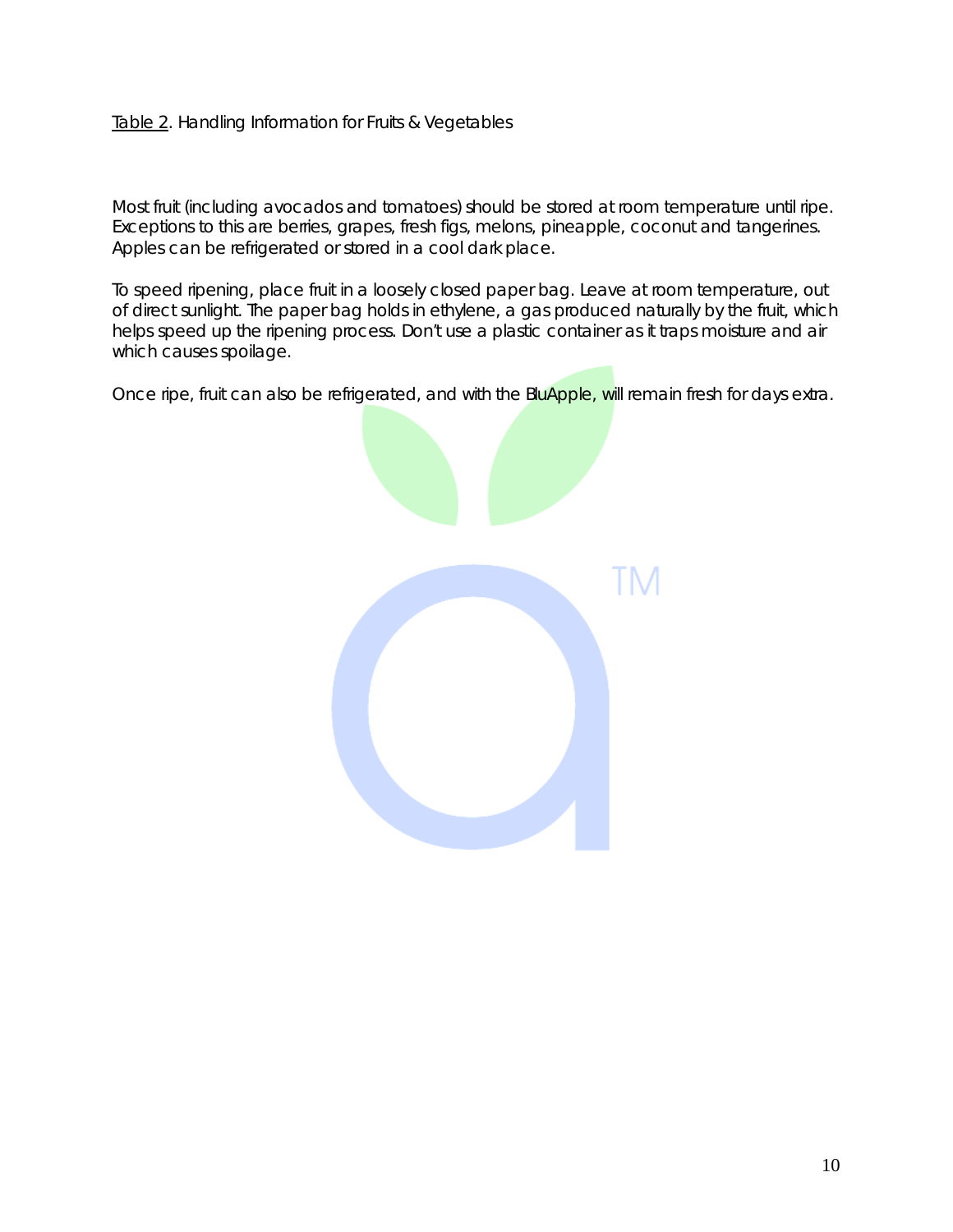# Vegetables Table 2

| <b>CROP</b>                | <b>RELATIVE</b><br><b>PERISHABILITY<sup>1</sup></b> | <b>DESIRABLE</b><br><b>HARVEST QUALITY</b>                                                | <b>OPTIMUM</b><br><b>STORAGE</b><br><b>CONDITIONS</b> |                 | <b>CHILLING</b><br>SENSITIVE?2 | <b>COMMENTS</b>                                                                    |
|----------------------------|-----------------------------------------------------|-------------------------------------------------------------------------------------------|-------------------------------------------------------|-----------------|--------------------------------|------------------------------------------------------------------------------------|
|                            |                                                     |                                                                                           | Temp<br>$(^{\circ}F)$                                 | Humidity<br>(%) |                                |                                                                                    |
| Beans, Lima                | M                                                   | Seeds developed<br>and plump with<br>tender green seed<br>coats.                          | 40-45                                                 | 95              | Yes                            | Sprinkle lightly.                                                                  |
| Beans, pole<br>& snap      | H                                                   | Seeds immature:<br>crisp pods free<br>from blemishes                                      | $38 - 42$                                             | $95+$           | Yes                            | Sprinkle lightly.                                                                  |
| <b>Beets</b>               | M                                                   | Roots firm, deep<br>red, 1.5 to 3"<br>diam.                                               | 32                                                    | 98-100          | <b>No</b>                      | Sprinkle lightly;<br>remove tops.                                                  |
| <b>Broccoli</b>            | <b>VH</b>                                           | Green heads,<br>flower buds<br>developed but<br>tight.                                    | 32                                                    | $95 +$          | No                             | Sprinkle lightly.                                                                  |
| <b>Brussels</b><br>Sprouts | H                                                   | Firm sprouts, 1"<br>diameter                                                              | 32                                                    | $95+$           | <b>No</b>                      | Sprinkle lightly.                                                                  |
| Cabbage                    | M                                                   | Crisp, firm,<br>compact heads.                                                            | 32                                                    | $95 +$          | No                             | Sprinkle lightly.                                                                  |
| Cantaloupes                | M                                                   | Stem scar at<br>maturity; skin<br>yellowish tan;<br>sweet, firm flesh<br>with deep color. | 38-41                                                 | $95+$           | Yes                            |                                                                                    |
| Carrots                    | M                                                   | Tender, crisp,<br>sweet roots, deep<br>orange.                                            | 32                                                    | $95+$           | N <sub>O</sub>                 | Sprinkle lightly;<br>remove tops;<br>ethylene exposure<br>may cause<br>bitterness. |
| Cauliflower                | VH                                                  | Heads with<br>compact, white<br>curds.                                                    | 32                                                    | $95 +$          | No                             | Sprinkle lightly.                                                                  |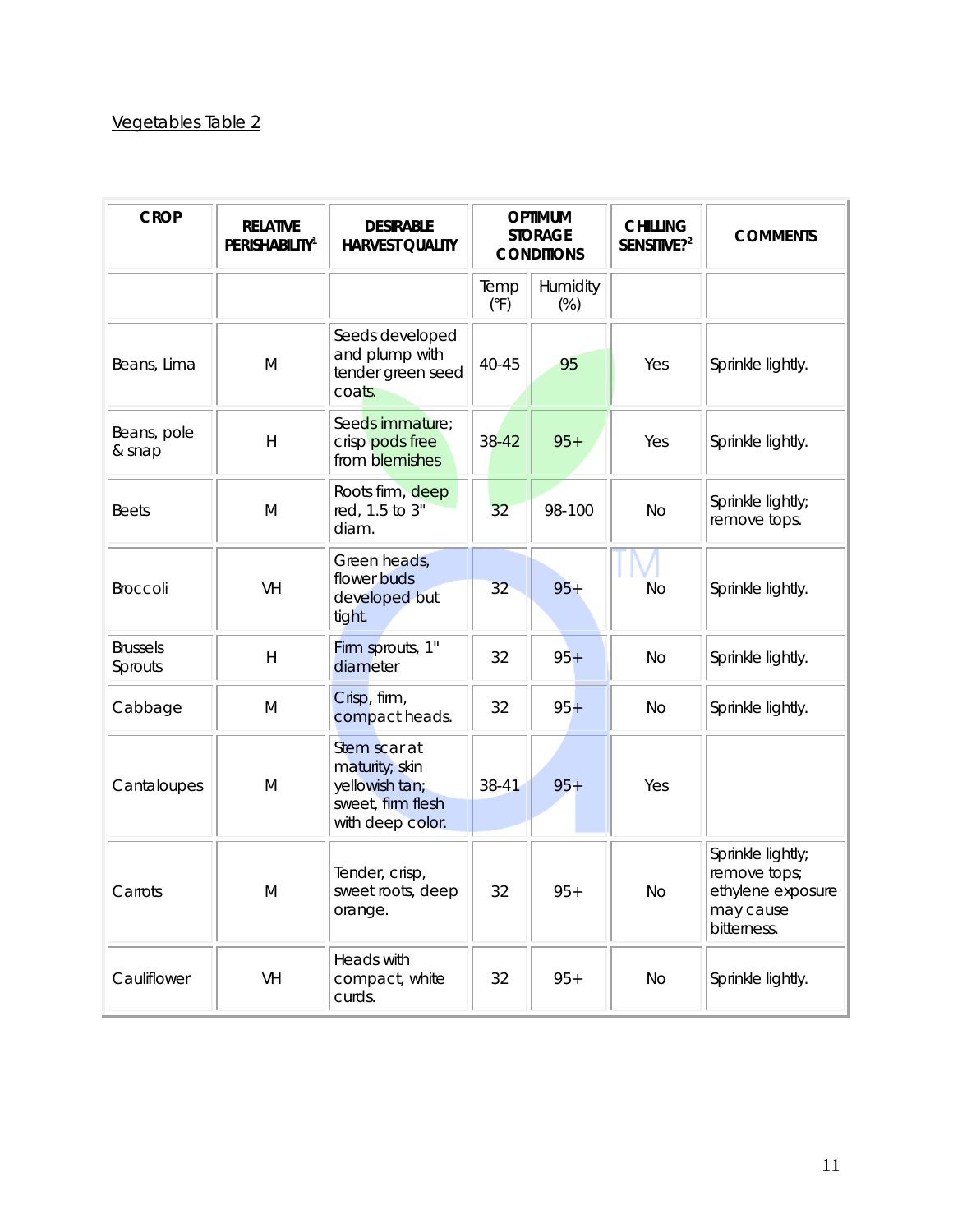| <b>CROP</b>               | <b>RELATIVE</b><br><b>PERISHABILITY<sup>1</sup></b> | <b>DESIRABLE</b><br><b>HARVEST QUALITY</b>                                                                                      | <b>OPTIMUM</b><br><b>STORAGE</b><br><b>CONDITIONS</b> |                 | <b>CHILLING</b><br>SENSITIVE? <sup>2</sup> | <b>COMMENTS</b>                                                            |
|---------------------------|-----------------------------------------------------|---------------------------------------------------------------------------------------------------------------------------------|-------------------------------------------------------|-----------------|--------------------------------------------|----------------------------------------------------------------------------|
|                           |                                                     |                                                                                                                                 | Temp<br>(°F)                                          | Humidity<br>(%) |                                            |                                                                            |
| Celery                    | VH                                                  | Stalks with crisp and<br>tender petioles; no<br>seed stalks.                                                                    | 32                                                    | $95+$           | <b>No</b>                                  | Sprinkle lightly.                                                          |
| Chard &<br>Collards       | $\overline{H}$                                      | Leaves fresh, green,<br>young, and tender.                                                                                      | 32                                                    | $95+$           | <b>No</b>                                  | Sprinkle lightly.                                                          |
| Corn, Sweet               | VH                                                  | Kernels plump, sweet,<br>milky, tender                                                                                          | 32                                                    | $95 +$          | <b>No</b>                                  | Sprinkle or top<br>ice.                                                    |
| Cucumbers                 | $\overline{\mathsf{H}}$                             | Pickling: (1-4" long),<br>crisp, green. Slicing: (6"<br>long), crisp, green.                                                    | 50-55                                                 | $95 +$          | Yes                                        |                                                                            |
| Eggplants                 | $\mathsf{H}$                                        | Shiny, deep purple<br>skin; seeds immature.                                                                                     | 50-55                                                 | $95+$           | Yes                                        | Sprinkle lightly                                                           |
| Endive &<br>Escarole      | <b>VH</b>                                           | Leaves fresh, crisp,<br>and tender, free from<br>discoloration.                                                                 | 32                                                    | $95 +$          | <b>No</b>                                  | Sprinkle lightly.                                                          |
| Honeydew<br><b>Melons</b> | M                                                   | Surface waxy, white to<br>creamy white in color;<br>blossom-end springy<br>under moderate<br>pressure; characteristic<br>aroma. | 45-50                                                 | $95+$           | Yes                                        |                                                                            |
| Lettuce                   | <b>VH</b>                                           | Heads compact and<br>firm, fresh, crisp.                                                                                        | 32                                                    | $95 +$          | <b>No</b>                                  | Sprinkle lightly;<br>ethylene<br>exposure may<br>cause russet<br>spotting. |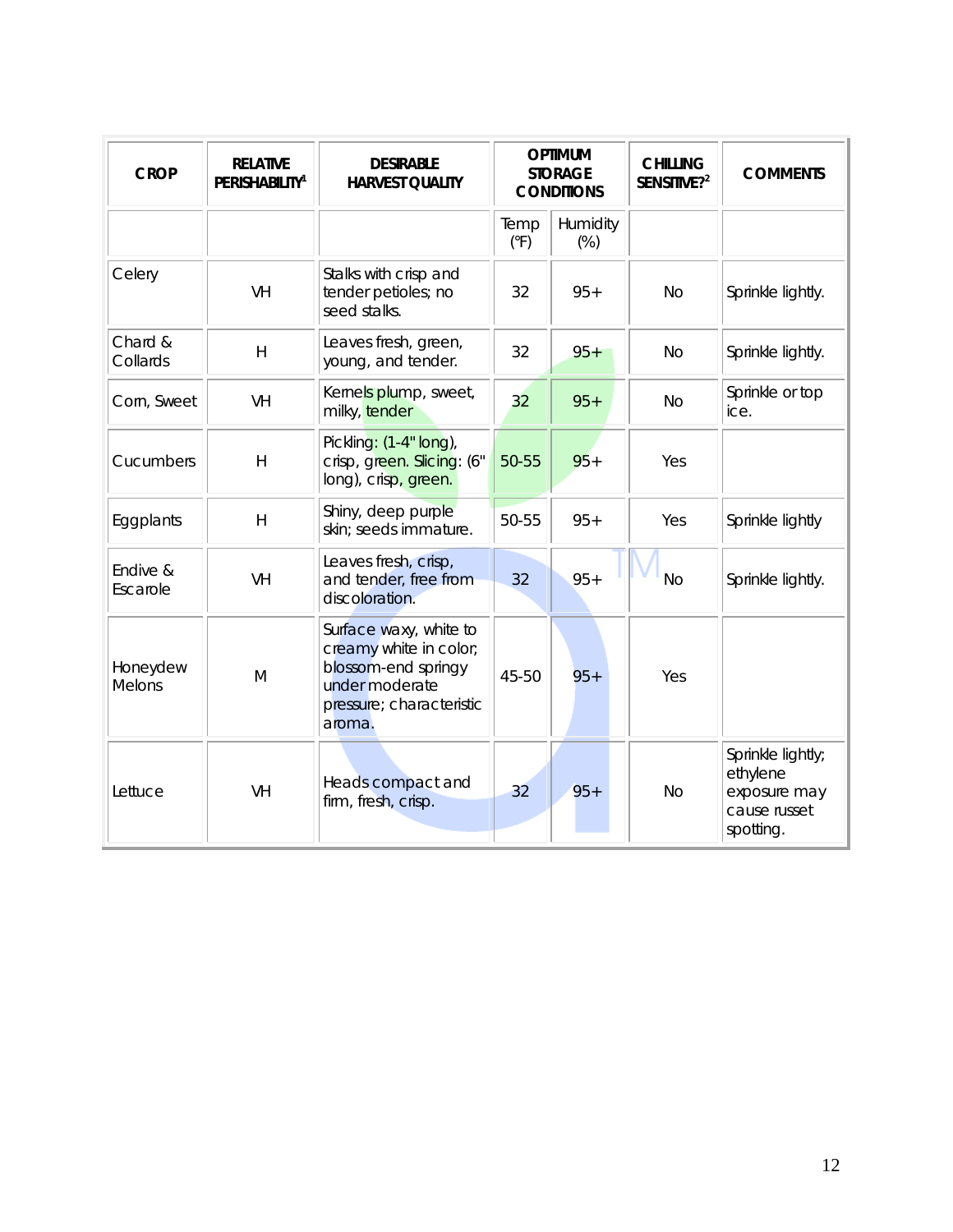| <b>CROP</b>                       | <b>RELATIVE</b><br><b>PERISHABILITY<sup>1</sup></b> | <b>DESIRABLE</b><br><b>HARVEST QUALITY</b>                                      | <b>OPTIMUM</b><br><b>STORAGE</b><br><b>CONDITIONS</b> |                  | <b>CHILLING</b><br>SENSITIVE?2 | <b>COMMENTS</b>                                   |
|-----------------------------------|-----------------------------------------------------|---------------------------------------------------------------------------------|-------------------------------------------------------|------------------|--------------------------------|---------------------------------------------------|
|                                   |                                                     |                                                                                 | Temp<br>$(^{\circ}F)$                                 | Humidity<br>(% ) |                                |                                                   |
| Mustard &<br><b>Turnip Greens</b> | H                                                   | Leaves tender and<br>crisp; plants without<br>flower stalks.                    | 32                                                    | $95+$            | No                             | Sprinkle lightly.                                 |
| Onions, Dry                       | L                                                   | Firm bulbs, tight<br>necks, dry leaf<br>scales.                                 | 32                                                    | 65-70            | <b>No</b>                      |                                                   |
| Onions, Green                     | <b>VH</b>                                           | Crisp, green stalks<br>with long white<br>shanks.                               | 32                                                    | $95+$            | <b>No</b>                      | Sprinkle lightly.                                 |
| Parsley                           | VH                                                  | Tender, crisp, green<br>leaves.                                                 | 32                                                    | $95+$            | <b>No</b>                      | Sprinkle lightly.                                 |
| Peas, English                     | <b>VH</b>                                           | Seeds developed,<br>but tender and<br>sweet; pods still<br>green.               | 32                                                    | $95 +$           | No                             | Sprinkle lighty.                                  |
| Peas,<br>Snow/Chinese             | VH                                                  | Crisp, tender, green<br>pods; seeds<br>immature.                                | 32                                                    | $95+$            | <b>No</b>                      | Sprinkle lightly.                                 |
| Peppers,<br>Green                 | $\mathsf{H}$                                        | Crisp, firm, with shiny<br>appearance.                                          | 50                                                    | $95+$            | Yes                            |                                                   |
| Potatoes, Irish                   | M                                                   | Well-shaped tubers<br>free from sunburn<br>and other defects.                   | 55-70                                                 | 90               | Yes                            | If washed, dry<br>thoroughly.                     |
| Potatoes,<br>Sweet                | L                                                   | Firm, smooth-<br>skinned roots free<br>from growth cracks<br>and other injuries | 55                                                    | 90               | Yes                            | All open<br>surfaces<br>should be well<br>healed. |
| Pumpkins                          | L                                                   | Hard rinds, good<br>color; heavy.                                               | 50-60                                                 | 60               | Yes                            |                                                   |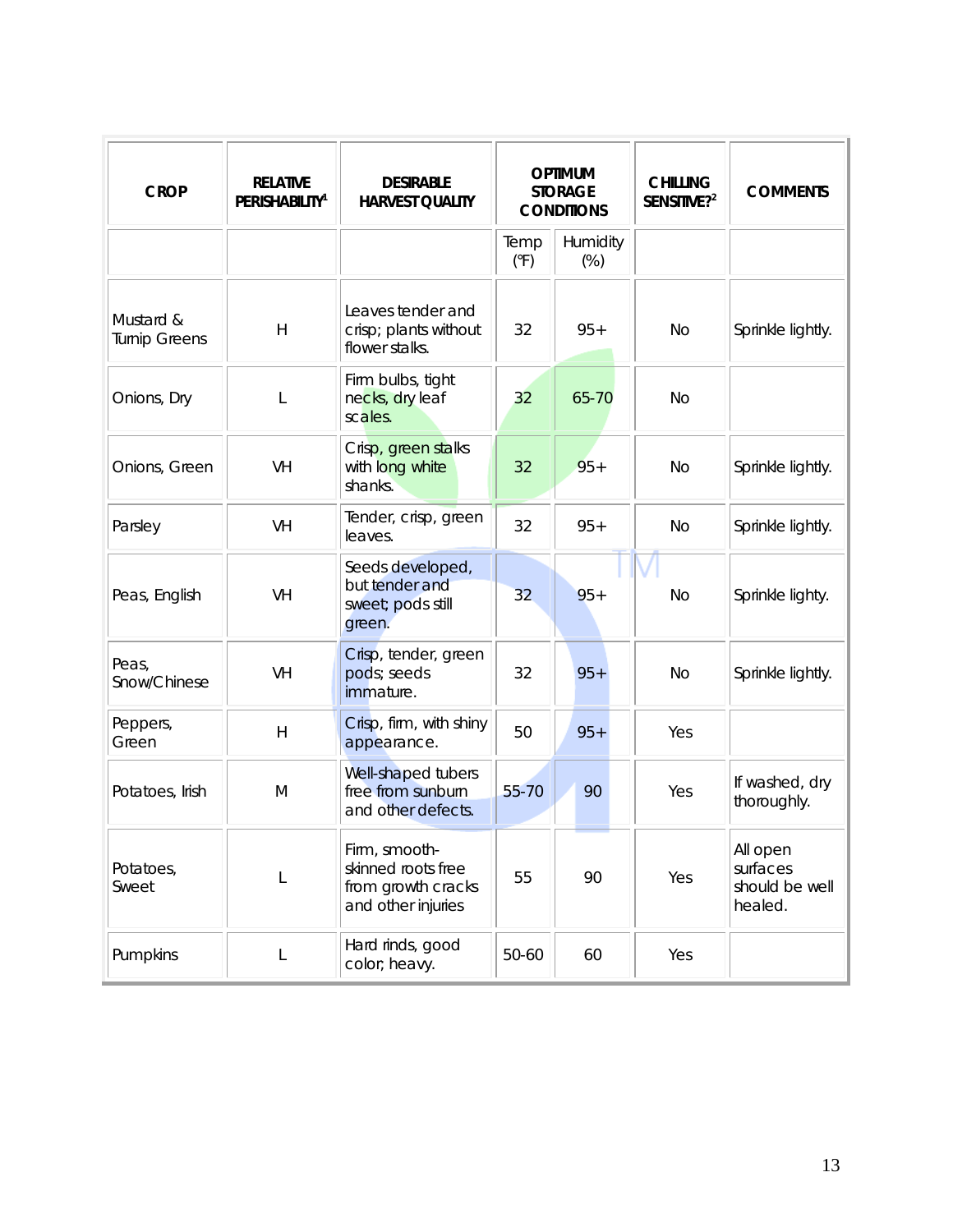| <b>CROP</b>                       | <b>RELATIVE</b><br><b>PERISHABILITY<sup>1</sup></b> | <b>DESIRABLE</b><br><b>HARVEST QUALITY</b>                                           | <b>OPTIMUM</b><br><b>STORAGE</b><br><b>CONDITIONS</b> |                 | <b>CHILLING</b><br>SENSITIVE?2 | <b>COMMENTS</b>                   |
|-----------------------------------|-----------------------------------------------------|--------------------------------------------------------------------------------------|-------------------------------------------------------|-----------------|--------------------------------|-----------------------------------|
|                                   |                                                     |                                                                                      | Temp<br>$(^{\circ}F)$                                 | Humidity<br>(%) |                                |                                   |
| Radishes                          | M                                                   | Firm, crisp roots; red<br>should be bright<br>red, sizes up to<br>1.25" in diameter. | 32                                                    | $95+$           | <b>No</b>                      | Remove tops;<br>sprinkle lightly. |
| Rutabagas                         | L                                                   | Firm roots with<br>smooth surface.                                                   | 32                                                    | $95+$           | No.                            | Sprinkle lightly.                 |
| Spinach                           | VH                                                  | Tender leaves, dark<br>green, fresh, crisp                                           | 32                                                    | $95 +$          | <b>No</b>                      | Sprinkle lightly.                 |
| Squash,<br>Yellow and<br>Zucchini | H                                                   | Firm, shiny fruits, 4 to<br>6" long.                                                 | 50                                                    | $95+$           | Yes                            |                                   |
| Squash, Acorn                     | L                                                   | Fruits with hard, dark<br>green skin with<br>small, yellowish-<br>orange areas.      | 50-60                                                 | 60              | Yes                            | Trim close,<br>allow to heal.     |
| Squash,<br><b>Butternut</b>       | L                                                   | Fruits with hard,<br>cream-colored skin.                                             | 50-60                                                 | 60              | Yes                            | Trim close,<br>allow to heal.     |
| <b>Strawberries</b>               | <b>VH</b>                                           | Berries firm, plump<br>and red.                                                      | 32                                                    | $95+$           | <b>No</b>                      |                                   |
| Tomatoes,<br>Green                | H                                                   | Solid fruit with light<br>green color, mature<br>seeds, and locular<br>jelly.        | 70                                                    | $95+$           | Yes                            |                                   |
| Tomatoes,<br>Ripe                 | <b>VH</b>                                           | Solid fruits with<br>uniform pink or red.                                            | 50-70                                                 | $95 +$          | Yes                            | Avoid storage<br>below 50°F.      |
| Turnips                           | M                                                   | Firm, heavy roots<br>with good color.                                                | 32                                                    | $95+$           | <b>No</b>                      | Remove tops;<br>sprinkle lightly. |